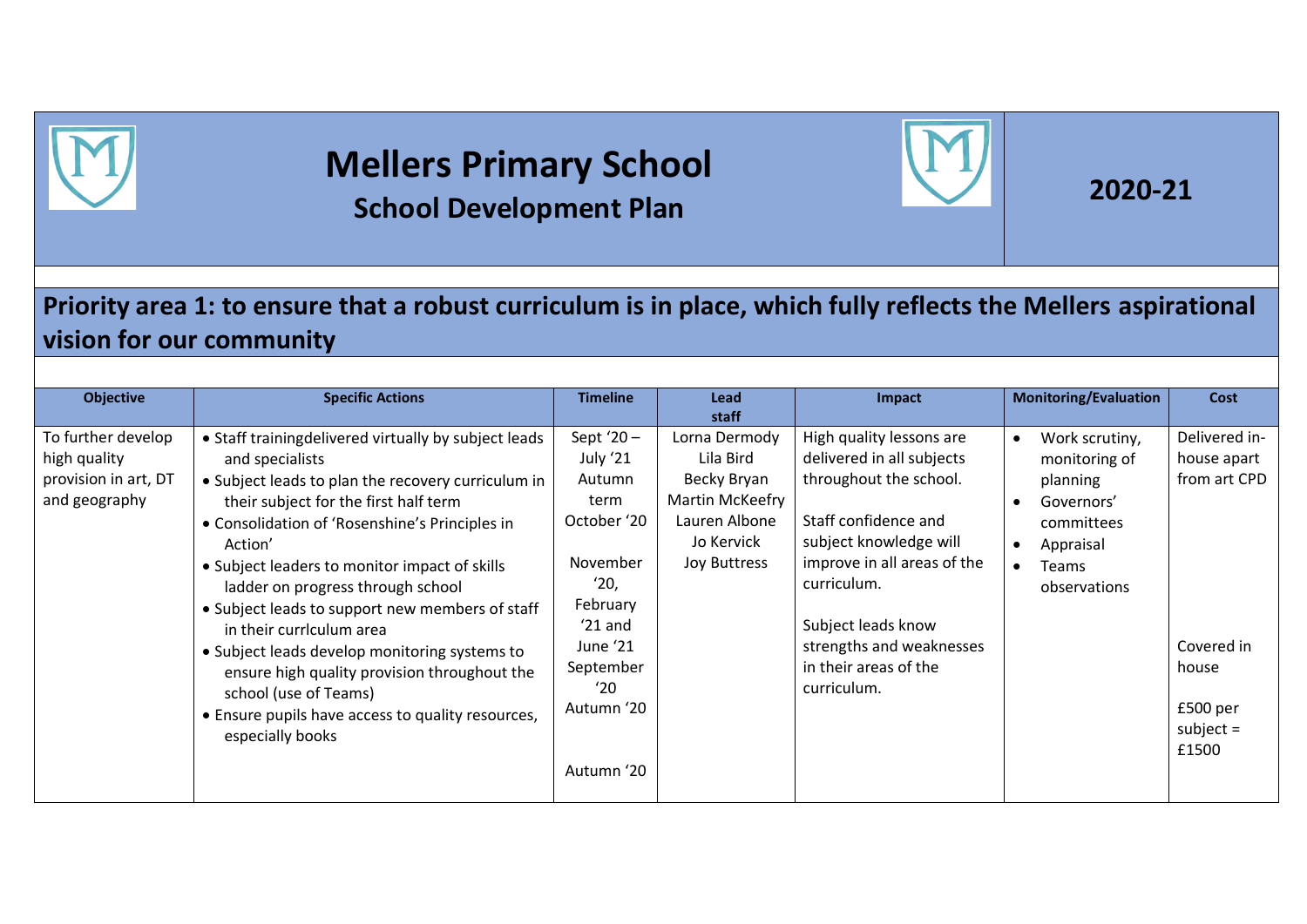| To develop         | $\bullet$ | Deepen understanding of how children learn:    | Jan '21            | Lorna Dermody | Curriculum change is        | $\bullet$ | The curriculum   | Costs of any  |
|--------------------|-----------|------------------------------------------------|--------------------|---------------|-----------------------------|-----------|------------------|---------------|
| teachers'          |           | cognitive load and long term memory            | onwards            | Joy Buttress  | underpinned by research     | $\bullet$ | Lesson           | art, DT,      |
| pedagogical        |           | retrieval                                      |                    | Laura Patel   |                             |           | observation      | geography     |
| understanding      | $\bullet$ | Apply the model of in depth research into      |                    |               | Teachers' pedagogical       | $\bullet$ | Work scrutiny    | subscription, |
|                    |           | history subject knowledge to art, DT and       |                    |               | understanding evident in    | $\bullet$ | Appraisal        | etc.          |
|                    |           | geography                                      |                    |               | lessons and leading to      |           |                  |               |
|                    | $\bullet$ | Rosenshine's Principles in Action underpin     |                    |               | progress made by all pupils |           |                  | CPD through   |
|                    |           | teaching and learning                          |                    |               |                             |           |                  | NST (overall  |
|                    | $\bullet$ | Create a professional learning library of high |                    |               | Oracy strategies embedded   |           |                  | £5000) and    |
|                    |           | quality sources of reading                     |                    |               | in curriculum work          |           |                  | Transform     |
|                    |           | • Personalise professional development by      |                    |               |                             |           |                  | packages      |
|                    |           | accessing and applying research of interest    |                    |               |                             |           |                  | (overall      |
|                    |           | and relevance to role                          |                    |               |                             |           |                  | £1760)        |
|                    | $\bullet$ | Develop professional curiosity and dialogue    |                    |               |                             |           |                  |               |
|                    |           | through shared research projects               | <b>Spring Term</b> |               |                             |           |                  |               |
|                    | $\bullet$ | Subject leads to embed oracy within their      | '21                |               |                             |           |                  |               |
|                    |           | subject as a tool for learning                 |                    |               |                             |           |                  |               |
|                    |           |                                                |                    |               |                             |           |                  |               |
| To develop subject | $\bullet$ | Attendance at Transform and NST subject        | Termly             | Lorna Dermody | Leaders have an             | $\bullet$ | Lesson obs       | CPD through   |
| leaders' knowledge |           | leader networks                                |                    | Joy Buttress  | undestanding of how their   |           | Monitoring and   | NST (overall  |
| and skills so that |           | • Engage with research texts to develop        | Autumn 20          | Laura Patel   | vision is having impact on  |           | work scrutiny    | £5000) and    |
| they are able to   |           | understanding of their subject                 |                    |               | teaching.                   |           | Meetings with    | Transform     |
| lead their subject | $\bullet$ | Coaching by senior leaders on how to monitor   | November,          |               | Leaders develop a deeper    |           | teachers and TAs | packages      |
| area effectively   |           | effectively                                    | February,          |               | understanding of what it    |           | Feedback from    | (overall      |
|                    | $\bullet$ | Facilitated middle leader sessions in school   | June               |               | means to lead, beyond       |           | middle leaders   | £1760)        |
|                    |           | using FED prinicples and leadership research   |                    |               | operational tasks           |           |                  |               |
|                    | $\bullet$ | FED / leadership coaching sessions             | Staff              |               | Subject leaders feel        |           |                  |               |
|                    |           |                                                | meeting            |               | confident when monitoring   |           |                  |               |
|                    |           |                                                | and twilight       |               | and know that they have     |           |                  |               |
|                    |           |                                                | $times -$          |               | led their subject areas     |           |                  |               |
|                    |           |                                                | response to        |               | within the new curriculum   |           |                  |               |
|                    |           |                                                | need/              |               |                             |           |                  |               |
|                    |           |                                                | outcome            |               |                             |           |                  |               |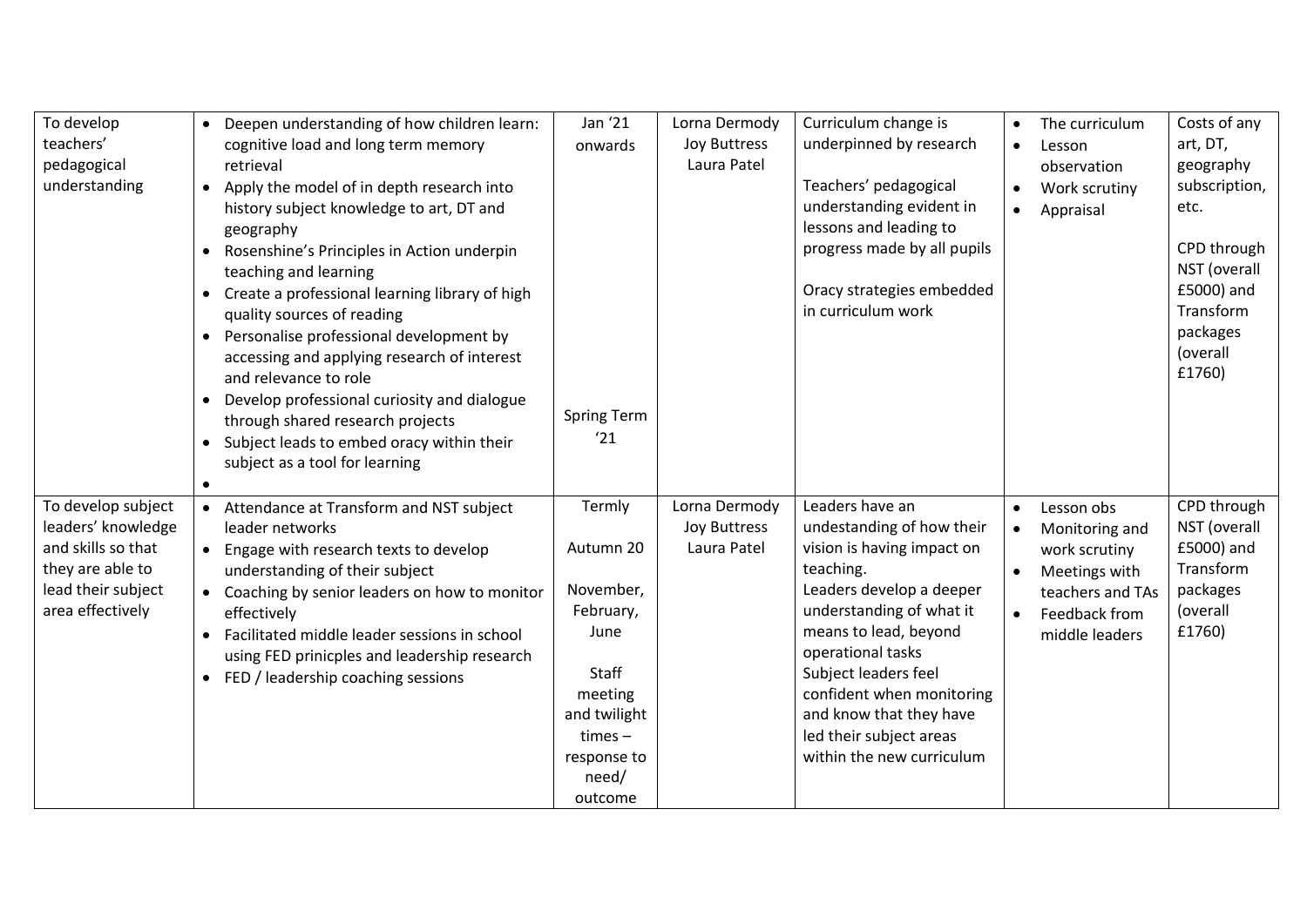| To further<br>accelerate progress<br>through<br>implementation of<br>"covid catch up"<br>intervention                                                                        | • Baseline assessment and pupil surveys identify<br>key pupils and groups of pupils<br>• Gap analysis of curriculum coverage and data<br>analysis for short and long term target setting<br>• Use Mellers intervention checklist to identify<br>strategy, staffing and timing<br>• Monitor progress in termly pupil progress<br>meetings and data analysis<br>• Quality first teaching, with targeted planning to<br>meet needs of cohort, classes and groups<br>• Coaching and mentoring support for new<br>colleagues<br>• Purchase CGP books for home learning<br>· Identify vulnerable learners for future<br>lockdown or isolation - critical worker<br>children, social care involvement, access to IT<br>• Create remote learning package for Mellers for<br>future lockdown/isolation; include on site,<br>live lessons, recorded lessons, paper based | October '20<br>October '20<br>October '20,<br>December<br>'20, March<br>'21, July '21<br>Throughout<br>year as<br>needed<br>October '20<br>November<br>'20 | All staff                                           | Learning ladders and SIMS<br>data indicates gaps in<br>curriculum and learning<br>from lockdown. Target<br>areas and groups are<br>correctly identified and<br>support is used effectively.<br>Funding is applied<br>appropriately impacting on<br>progress. Key pupils make<br>accelerated progress,<br>meeting targets.<br>Remote learning package<br>of support meets the needs<br>of all children and there is<br>no loss of learning in future<br>lockdown or isolation<br>periods. | Data analysis<br>$\bullet$<br>and reports<br>• Meetings with<br>teachers<br>• Reports to govs<br>• Coaching<br>outcomes,<br>teaching<br>observations and<br>drop ins<br>• Curriculum audits<br>and monitoring,<br>including<br>planning<br>• Governor<br>monitoring<br>• Feedback from<br>families on<br>remote learning | <b>CGP</b> books<br>£1,400                                                               |
|------------------------------------------------------------------------------------------------------------------------------------------------------------------------------|----------------------------------------------------------------------------------------------------------------------------------------------------------------------------------------------------------------------------------------------------------------------------------------------------------------------------------------------------------------------------------------------------------------------------------------------------------------------------------------------------------------------------------------------------------------------------------------------------------------------------------------------------------------------------------------------------------------------------------------------------------------------------------------------------------------------------------------------------------------|------------------------------------------------------------------------------------------------------------------------------------------------------------|-----------------------------------------------------|------------------------------------------------------------------------------------------------------------------------------------------------------------------------------------------------------------------------------------------------------------------------------------------------------------------------------------------------------------------------------------------------------------------------------------------------------------------------------------------|--------------------------------------------------------------------------------------------------------------------------------------------------------------------------------------------------------------------------------------------------------------------------------------------------------------------------|------------------------------------------------------------------------------------------|
| To ensure that<br>children either<br>working at greater<br>depth (exceeding in<br>EYFS) or with<br>potential for greater<br>depth are assessed<br>confidently by<br>teachers | work, feedback and communication<br>• Identify children with potential for greater<br>depth/exceeding<br>• Aspirational target setting in reading, writing<br>and maths<br>• Develop staff understanding of greater depth/<br>exceeding learning behaviours and<br>assessment criteria (linked to curriculum<br>development)<br>Planned provision for deeper understanding,<br>$\bullet$<br>fluency and knowledge retrieval: reading,<br>maths, art, DT and geography (skills ladders)                                                                                                                                                                                                                                                                                                                                                                         | October '20<br>October '20<br>November<br>'20,<br>February<br>$'21$ and<br>June '21                                                                        | Lorna Dermody<br><b>Joy Buttress</b><br>Laura Patel | Learning ladders and EYFS<br>tapestry information<br>supports accurate teacher<br>assessment for greater<br>depth and exceeding.<br>Teacher confidence in<br>target setting, teaching and<br>assessing greater depth<br>and exceeding is increased.<br>The number of pupils at<br>greater depth or with                                                                                                                                                                                  | $\bullet$ Data<br>• Monitoring of<br>children's work<br>and planning<br>• Learning walks<br>focused on<br>provision<br>• Lesson<br>observations<br>• Feedback from<br>moderation                                                                                                                                         | CPD through<br>NST (overall<br>£5000) and<br>Transform<br>packages<br>(overall<br>£1760) |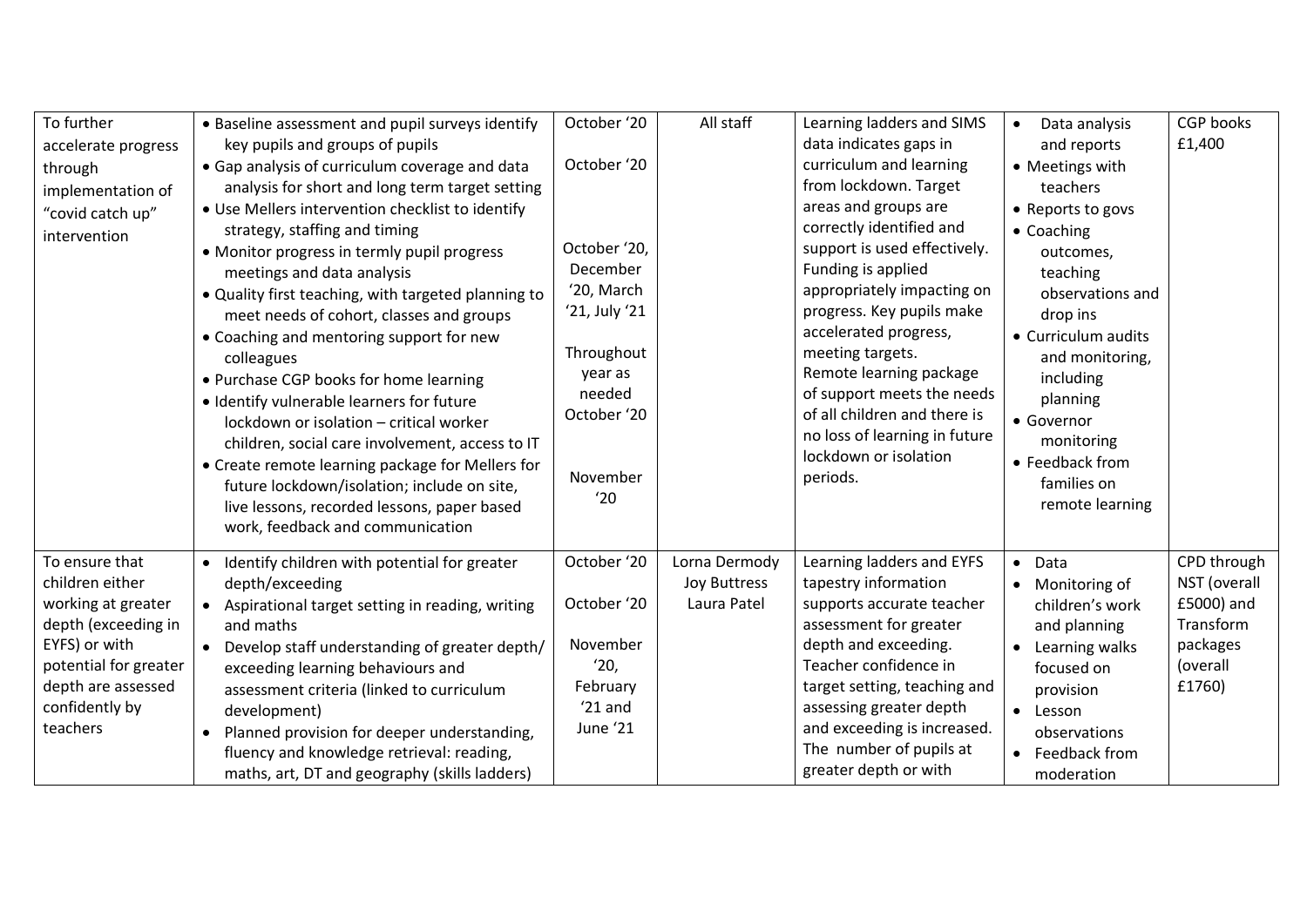|                     | • Key stage meetings/moderation with maths                 | Termly        |                | potential for greater depth      |                    |     |
|---------------------|------------------------------------------------------------|---------------|----------------|----------------------------------|--------------------|-----|
|                     | and English lead                                           | network       |                | is increased.                    |                    |     |
|                     | Inter school moderation<br>$\bullet$                       | meetings      |                |                                  |                    |     |
|                     |                                                            | March '21     |                |                                  |                    |     |
| To further develop  | Establish clubs at school for talented pupils<br>$\bullet$ | November      | Nathan Walters | Talented pupils access a         | • Track numbers of | n/a |
| signposting for     | • Further develop links with music, athletics,             | '20           | Joe Nottingham | range of quality clubs           | pupils attending   |     |
| excellence          | football, art groups, Carlton TV workshop                  | March '21     | Lila Bird      | outside school. Networks         | these clubs        |     |
|                     | Seek feedback from current and past pupils<br>$\bullet$    | June '21      |                | with out of school               | • Feedback from    |     |
|                     | on outcomes from out of school providers                   |               |                | providers are created to         | out of school      |     |
|                     |                                                            |               |                | develop children's talents       | providers          |     |
|                     |                                                            |               |                | further. Reputation as a         | • Feedback from    |     |
|                     |                                                            |               |                | school with high                 | families - current |     |
|                     |                                                            |               |                | aspirations and no glass         | and leavers        |     |
|                     |                                                            |               |                | ceilings is enhanced.            |                    |     |
| To increase the GLD | • Identify children with potential for greater             | September     | Grace Atherton | Teaching staff are               | $\bullet$ Data     | n/a |
| in F2 and the       | depth/exceeding                                            | '20           | Kiran Dhanjal  | confident to spot individual     | • Monitoring of    |     |
| number of children  | • Aspirational target setting in prime areas               |               | Freya Gambrill | pupils' potential and match      | tapestry,          |     |
| achieving exceeding | Deepen understanding of how children learn<br>$\bullet$    | February      |                | learning to need.                | children's work    |     |
| at the end of the   | - cognitive load and long term memory                      | '21           |                | <b>EYFS tapestry information</b> | and planning       |     |
| year                | retrival                                                   |               |                | supports accurate teacher        | • Learning walks   |     |
|                     | Rosenshine's Principles in Action used as                  |               |                | assessment for exceeding.        | focused on         |     |
|                     | focus for teaching and learning in early years             |               |                | The number of pupils at          | provision          |     |
|                     | Pupil progress meetings highlight pupils with<br>$\bullet$ | October '20,  |                | exceeding or with potential      | • Lesson           |     |
|                     | potential in different areas                               | December      |                | for exceeding is increased.      | observations       |     |
|                     | Team planning includes challenge for able                  | '20, March    |                |                                  | • Feedback from    |     |
|                     | pupils                                                     | '21, July '21 |                |                                  | moderation         |     |
|                     | Internal and external moderation<br>$\bullet$              |               |                |                                  | Gender EYFS data   |     |
|                     | Ensure the boy/girl attainment gap closes and              | March '21,    |                |                                  | from SIMS          |     |
|                     | that boys' attainment improves to match                    | June '21      |                |                                  |                    |     |
|                     | girls' attainment                                          | Data          |                |                                  |                    |     |
|                     |                                                            | returns       |                |                                  |                    |     |
|                     |                                                            | October '20,  |                |                                  |                    |     |
|                     |                                                            | December      |                |                                  |                    |     |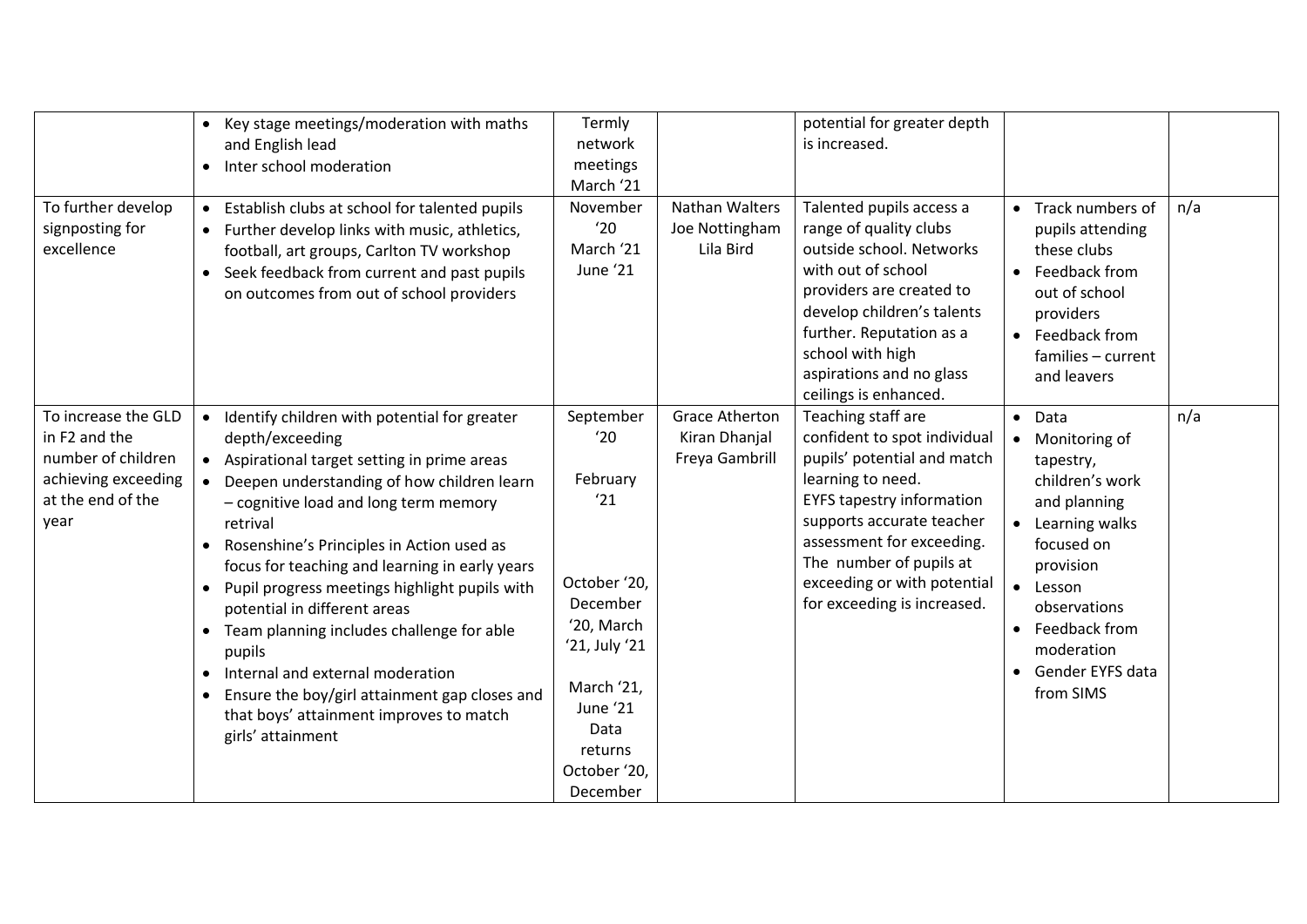|                                                                                                                                                                 |                                                                                                                                                                                                                                                                                                                                                                                                                                                                     | '20, March<br>'21, July '21                                                                                                                       |                                                                        |                                                                                                                                                                              |                                                                                                                                                       |      |
|-----------------------------------------------------------------------------------------------------------------------------------------------------------------|---------------------------------------------------------------------------------------------------------------------------------------------------------------------------------------------------------------------------------------------------------------------------------------------------------------------------------------------------------------------------------------------------------------------------------------------------------------------|---------------------------------------------------------------------------------------------------------------------------------------------------|------------------------------------------------------------------------|------------------------------------------------------------------------------------------------------------------------------------------------------------------------------|-------------------------------------------------------------------------------------------------------------------------------------------------------|------|
| To ensure that<br>disadvantaged<br>pupils in early years<br>and KS1 make good<br>or better progress                                                             | Identify disadvantaged pupils and audit<br>$\bullet$<br>current provision<br>Data analysis of gender and disadvantaged<br>groups, overlap and comparison to peers<br>Establish list of early years disadvantaged<br>$\bullet$<br>boys with actions to impact progress<br>Identify a disadvantaged champion for early<br>$\bullet$<br>years<br>• Structured conversations with parents                                                                               | September<br>'20<br>Data<br>returns<br>October '20,<br>December<br>'20, March<br>'21, July '21<br>December<br>'20<br>March '21<br>November<br>'20 | <b>Joy Buttress</b><br><b>Grace Atherton</b><br><b>Krissie Dickens</b> | Disadvantaged pupils make<br>good or better progress<br>Curriculum reflects needs<br>of disadvantaged pupils                                                                 | Data analysis<br>$\bullet$<br>Pupil progress<br>meetings<br>Governing body<br>$\bullet$<br>committee<br>meetings<br>Disadvantaged<br>pupils reporting | n/a  |
| To ensure that<br>governors carry out<br>robust monitoring<br>across school to<br>hold leaders to<br>account and to<br>support the school<br>towards excellence | Governors' monitoring plan established<br>$\bullet$<br>Governor areas of responsibility re-<br>$\bullet$<br>established under new framework<br>Strict focus on the 3 rocks of school<br>$\bullet$<br>improvement<br>Governors communicate and review<br>$\bullet$<br>leadership at all levels through monitoring of<br>curriculum<br>Governors monitoring plan reviewed<br>$\bullet$<br>Priority area 2: to further embed reading as a strength of Mellers practice | September<br>'20<br>December<br>'20<br>February<br>'21                                                                                            | Lesley Lyon<br>Amanda Dawson                                           | Governors have an<br>accurate view of the<br>school's performance and<br>provide support and<br>challenge.<br>Leadership at all levels is<br>acknowledged and<br>suppported. | Feedback to full<br>$\bullet$<br>governing body<br>Monitoring<br>$\bullet$<br>reports<br>Governor blog<br>$\bullet$                                   | n/a  |
|                                                                                                                                                                 |                                                                                                                                                                                                                                                                                                                                                                                                                                                                     |                                                                                                                                                   |                                                                        |                                                                                                                                                                              |                                                                                                                                                       |      |
| <b>Objective</b>                                                                                                                                                | <b>Specific Actions</b>                                                                                                                                                                                                                                                                                                                                                                                                                                             | <b>Timeline</b>                                                                                                                                   | Lead<br>staff                                                          | Impact                                                                                                                                                                       | <b>Monitoring/Evaluation</b>                                                                                                                          | Cost |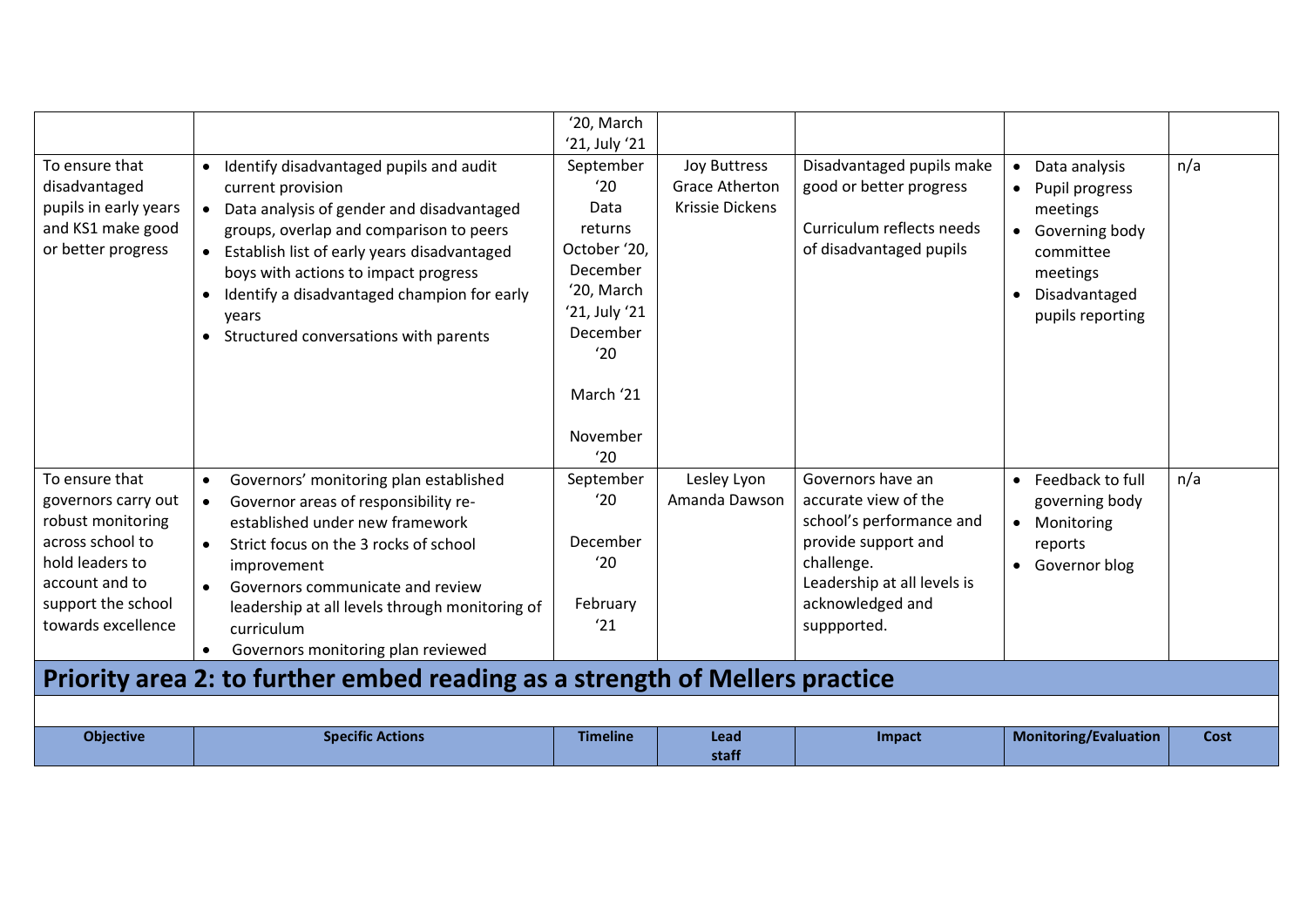| To increase and<br>further develop a<br>love of reading                | $\bullet$<br>$\bullet$<br>$\bullet$<br>$\bullet$<br>$\bullet$<br>$\bullet$<br>$\bullet$<br>$\bullet$ | Reading for pleasure timetabled three times<br>a week in every class<br>Completion of OU Reading for Pleasure<br>project<br>Continue Headteacher's KS2 and KS1 pupil<br>book clubs<br>Book club for boys who are reluctant readers<br>Regular CPD and support for new teachers<br>Resourcing of books reflecting diversity<br>Further increase teacher knowlegde of<br>quality texts<br>Monitor vulnerable children to assess impact<br>of project<br>Utilise oracy activities such as speech making<br>and debating linked to reading (Voice 21 and<br>Early Years' Talk and Play project)<br>Continue to update the reading spine | September<br>– July<br>December<br>'20<br>September<br>$-$ July<br>September<br>$-$ July<br>September<br>$-$ July<br>September<br>'20 - July '20<br>September<br>'20 | <b>Joy Buttress</b><br>Change team<br>Amanda<br>Dawson, Hayley<br>Gillen, Paula<br>Newbold | Increase in children reading<br>for pleasure which will<br>impact on attainment<br>Increased staff knowldeg of<br>children's literature and<br>their children as readers | $\bullet$<br>$\bullet$              | Reading data<br>Control group of<br>pupils<br>Learning walks<br>Pupil interviews | £1000 for<br>diversity<br>books<br>£1000 OU<br>project                                                                  |
|------------------------------------------------------------------------|------------------------------------------------------------------------------------------------------|-------------------------------------------------------------------------------------------------------------------------------------------------------------------------------------------------------------------------------------------------------------------------------------------------------------------------------------------------------------------------------------------------------------------------------------------------------------------------------------------------------------------------------------------------------------------------------------------------------------------------------------|----------------------------------------------------------------------------------------------------------------------------------------------------------------------|--------------------------------------------------------------------------------------------|--------------------------------------------------------------------------------------------------------------------------------------------------------------------------|-------------------------------------|----------------------------------------------------------------------------------|-------------------------------------------------------------------------------------------------------------------------|
| Continue to embed<br>strategies from<br>Letters and Sounds<br>training | $\bullet$<br>$\bullet$<br>$\bullet$<br>$\bullet$                                                     | Catch up training for new members of staff<br>with Janet Thompson<br>Monitor provision and effectiveness of<br>teaching<br>Develop network within school community<br>to ensure consistency of practice<br>Support teaching with phonetically<br>decodeable books<br>Use oracy strategies to improve phonics<br>teaching                                                                                                                                                                                                                                                                                                            | October '20<br>Nov '20,<br>February<br>'21, June<br>'21<br>October '20<br>Spring '20                                                                                 | Joy Buttress<br>Beth Whysall<br>Kiran Dhanjal<br><b>Krissie Dickens</b>                    | Consistent high quality<br>phonics lessons delivered<br>throughout school<br>Pupils make accelerated<br>progress in phonics                                              | $\bullet$<br>$\bullet$<br>$\bullet$ | Data<br>Phonics tests Y1,<br>Y2<br>Lesson<br>observations                        | Letters and<br>Sounds<br>training $=$<br>£1375<br>(based on<br>last year's<br>figure of 2<br>sessions for<br>all staff) |
| Develop practice in<br>guided reading                                  | $\bullet$<br>$\bullet$                                                                               | Ensure new staff know the principles and<br>practice of guided reading<br>Monitor effectiveness of guided reading<br>through observation                                                                                                                                                                                                                                                                                                                                                                                                                                                                                            | October '20<br>Spring term<br>'20                                                                                                                                    | <b>Joy Buttress</b>                                                                        | High quality engaging<br>guided reading sessions are<br>delivered throughout<br>school                                                                                   | $\bullet$<br>$\bullet$<br>$\bullet$ | Data<br>Lesson<br>observation<br>Pupil interviews                                | n/a                                                                                                                     |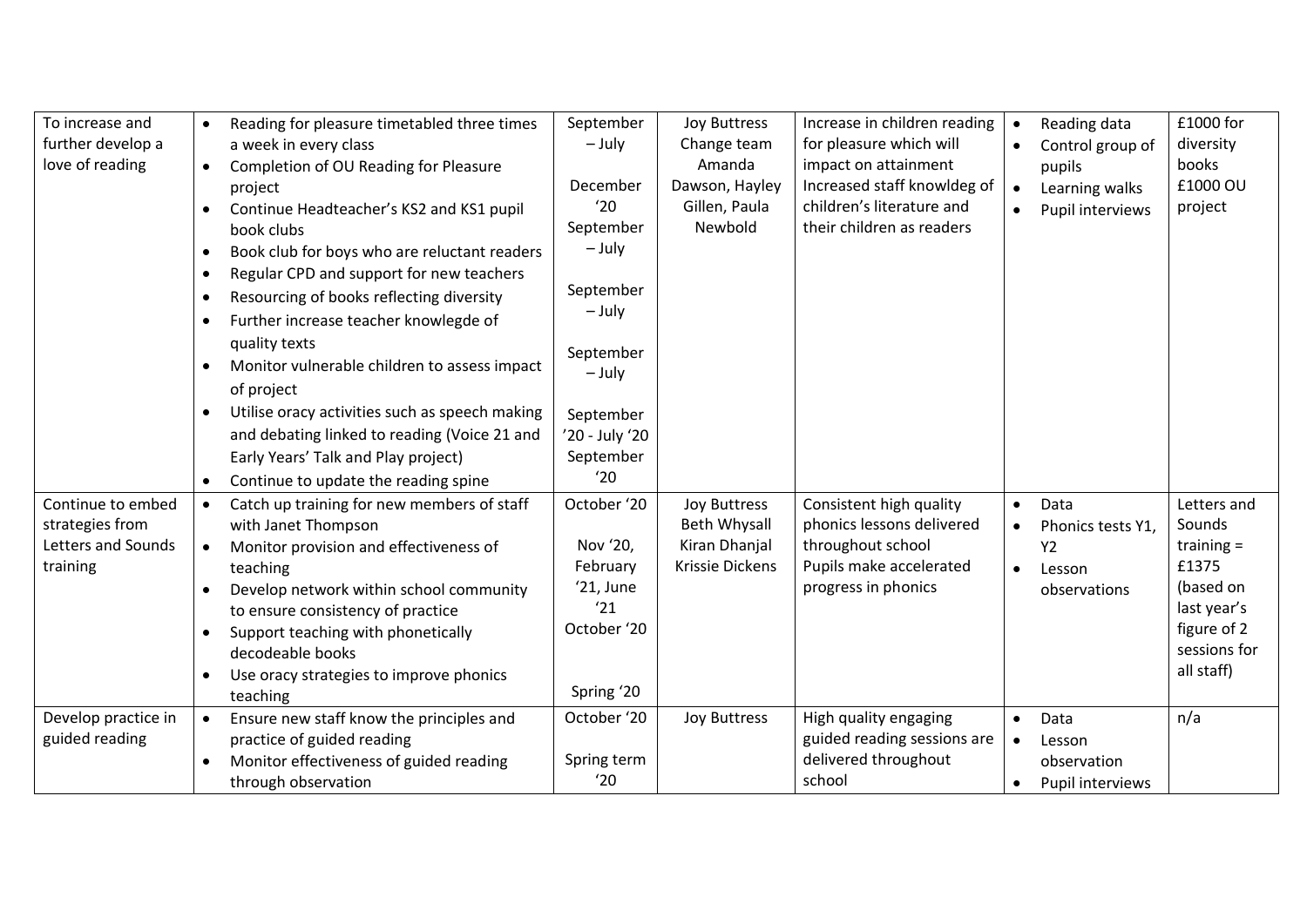|                                                                                                                                                          | CPD for all staff to ensure consistency and<br>$\bullet$                                                                                                                                                                                                                                                                                                                                                                                                                                                                    | November                                                                                                      |                 | All children make rapid                                                                                                                                                                                                                                                                                                   |                                                                                                                                                                     |     |
|----------------------------------------------------------------------------------------------------------------------------------------------------------|-----------------------------------------------------------------------------------------------------------------------------------------------------------------------------------------------------------------------------------------------------------------------------------------------------------------------------------------------------------------------------------------------------------------------------------------------------------------------------------------------------------------------------|---------------------------------------------------------------------------------------------------------------|-----------------|---------------------------------------------------------------------------------------------------------------------------------------------------------------------------------------------------------------------------------------------------------------------------------------------------------------------------|---------------------------------------------------------------------------------------------------------------------------------------------------------------------|-----|
|                                                                                                                                                          | practice                                                                                                                                                                                                                                                                                                                                                                                                                                                                                                                    | '20                                                                                                           |                 | progress and develop a                                                                                                                                                                                                                                                                                                    |                                                                                                                                                                     |     |
|                                                                                                                                                          | Inclusion of guided reading texts on the<br>$\bullet$                                                                                                                                                                                                                                                                                                                                                                                                                                                                       | September                                                                                                     |                 | love for reading                                                                                                                                                                                                                                                                                                          |                                                                                                                                                                     |     |
|                                                                                                                                                          | reading spine                                                                                                                                                                                                                                                                                                                                                                                                                                                                                                               | '20                                                                                                           |                 |                                                                                                                                                                                                                                                                                                                           |                                                                                                                                                                     |     |
|                                                                                                                                                          | Utilise oracy skills in guided reading sessions<br>$\bullet$                                                                                                                                                                                                                                                                                                                                                                                                                                                                | Spring term                                                                                                   |                 |                                                                                                                                                                                                                                                                                                                           |                                                                                                                                                                     |     |
| To ensure that all<br>children identified<br>as having English as<br>an additional<br>language make<br>accelerated<br>progress in reading<br>and phonics | • Shared understanding of the language level<br>assessments from baseline<br>• Accurate targetting and intervention of<br>children<br>• Interventions used to allow new beginners to<br>English to access the class provision<br>Target intervention for pupils assessed at B -<br>early acquistion and C - developing<br>competence<br>Develop bank of strategies for teacher to use<br>in class for children with B and C assessment<br>• Implement and monitor strategies introduced<br>from Letters and Sounds training | Data<br>returns<br>October '20,<br>December<br>'20, March<br>'21, July '21<br>September<br>$-$ July           | Aurelie Guinard | High quality provision for<br>pupils identified as having<br>English as an additional<br>language<br>Strategies for children with<br>English as additional<br>langauge used in<br>interventions and whole<br>class teaching, impct on<br>progress.<br>Pupils use phonics<br>effectively to support<br>reading development | • Progress and<br>attainment data<br>• EAL tracking<br>• Pupil progress:<br>meetings notes<br>and monitoring<br>Lesson<br>$\bullet$<br>observations                 | n/a |
| Identify vulnerable                                                                                                                                      | • Use oracy strategies to structure talk<br>Thorough and accurate baseline data on re-                                                                                                                                                                                                                                                                                                                                                                                                                                      | October '20                                                                                                   |                 | Correct children are                                                                                                                                                                                                                                                                                                      | Progress and<br>$\bullet$                                                                                                                                           | n/a |
| pupils post COVID                                                                                                                                        | entry to school<br>Data analysis including national vulnerable<br>groups<br>Teacher assessment and feedback on<br>personal, social and emotional needs of<br>children<br>Use learning ladders for curriuclum coverage<br>gap analysis<br>• Monitor vulnerable pupil outcomes and<br>progress in regular pupil progress meetings<br>Meet needs of children's needs through<br>targeted curriculum and intervention                                                                                                           | October '20<br>October '20<br>September<br>'20<br>Data<br>returns and<br>meetings<br>October '20,<br>December |                 | identified, holisitically, as<br>vulnerable. They receive<br>high quality, targetted<br>support that accelerates<br>learning outcomes and<br>supports their well-being.<br>Funding is applied where<br>intervention is needed and<br>is monitored for impact<br>and value for money.                                      | attainment data<br>Pupil progress<br>$\bullet$<br>meetings notes<br>and monitoring<br>Head teacher<br>reports to<br>governors<br>$\bullet$<br>Financial<br>tracking |     |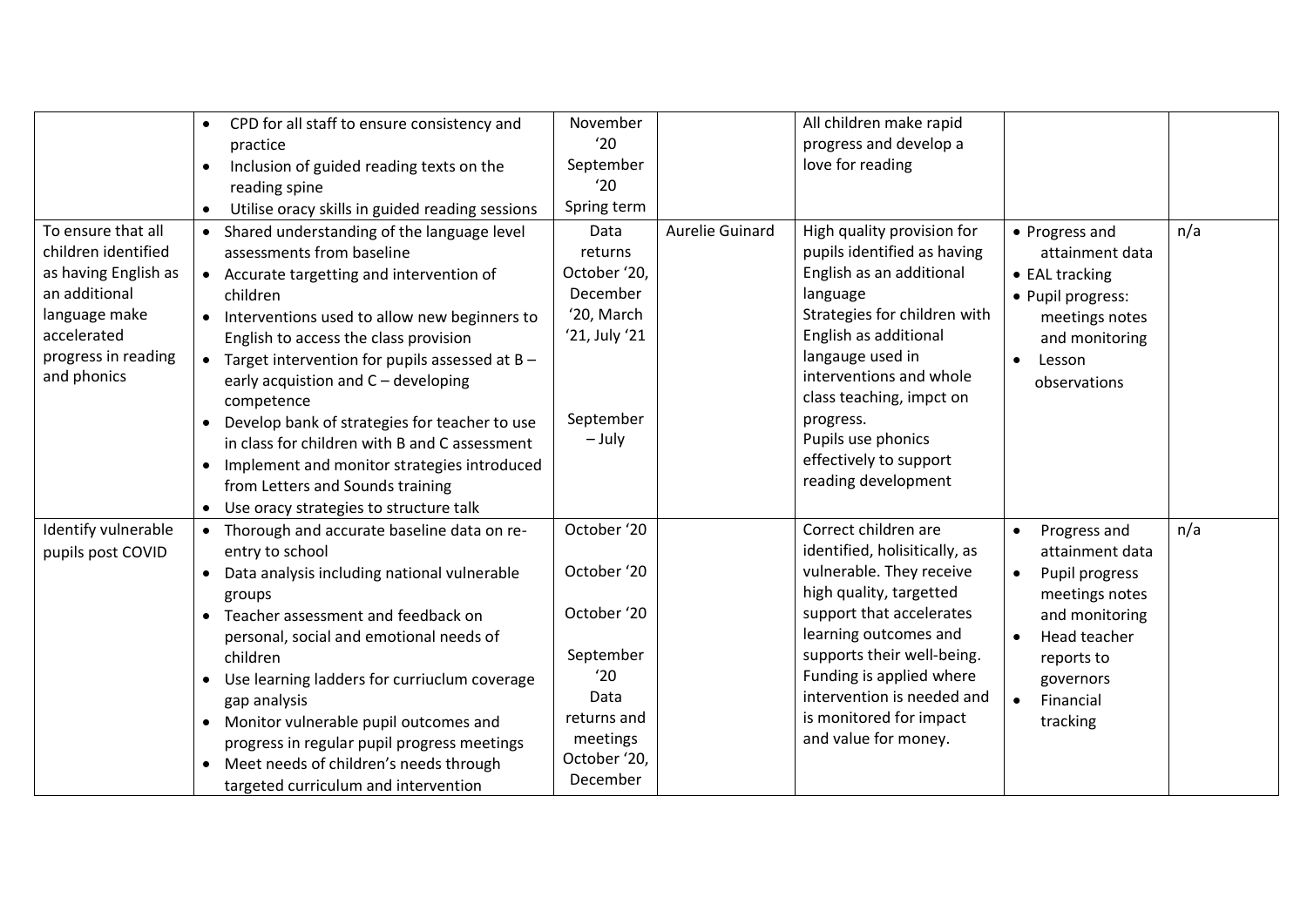|  | Effective use of additional funding, meet costs  <br>of interventions | '20, March<br>'21, July '21 |  |  |
|--|-----------------------------------------------------------------------|-----------------------------|--|--|
|  | Plan for support for identified children in any<br>closure / lockdown |                             |  |  |

## Priority area 3: to ensure that every member of the Mellers community is aiming to be 'the best that they **can be' within a culture which is positive, happy and respectful**

|                                                                                                                                                                                                                                                                                                                                                                                                                                                                                                                                                                                                                                                                                                                                                                                                                                                                                                                                                                                                                                                                                                                                                                                                                                                                                                                                                                                                                                                                                                                                                                                                                                                                                                                                                                          | <b>Objective</b>     |
|--------------------------------------------------------------------------------------------------------------------------------------------------------------------------------------------------------------------------------------------------------------------------------------------------------------------------------------------------------------------------------------------------------------------------------------------------------------------------------------------------------------------------------------------------------------------------------------------------------------------------------------------------------------------------------------------------------------------------------------------------------------------------------------------------------------------------------------------------------------------------------------------------------------------------------------------------------------------------------------------------------------------------------------------------------------------------------------------------------------------------------------------------------------------------------------------------------------------------------------------------------------------------------------------------------------------------------------------------------------------------------------------------------------------------------------------------------------------------------------------------------------------------------------------------------------------------------------------------------------------------------------------------------------------------------------------------------------------------------------------------------------------------|----------------------|
| PSHE lead is clear about<br>n/a<br>PSHE lead to embed policy into practice,<br>October '20<br>Kiran Dhanjal<br>Lesson<br>$\bullet$<br>$\bullet$<br>structure for PSHE<br>her role and leads with<br>ensuring that the many different aspects of<br>onwards<br>observations<br>policy and practice<br>confidence, ensuring that<br>PSHE, ie health and wellbeing, relationships,<br>Pupil and parent<br>$\bullet$<br>the many aspects of PSHE<br>ecomonic wellbeing and being a responsible<br>surveys<br>are covered well in school,<br>citizen, are included and reflect changes in<br>Feedback from<br>Kiran Dhanjal<br>in each class<br>the PSHE curriculum<br>staff<br>Share policy with governing body<br>Governing body<br>June '21<br>Shailey Sokoli<br>Learning mentor delivers<br>PSHE lead embeds RSE policy into practice<br>meetings<br>effective outdoor learning<br>with RSE day, surveys to parents, parents<br>Chidlren's work<br><b>SLT</b><br>throughout the year<br>September<br>workshops<br>'20 onwards<br>Learning mentor to focus on outdoor<br>Staff and children share the<br>Spring Term<br>learning and Success in Schools<br>'21<br>Henry<br>same vocabulary<br>Develop a checklist of vocabulary for the<br>September<br>Wendy G<br>Mellers' community to use<br>'20 onwards<br>Marjolein<br>SLT to ensure that protocols for supporting<br>Shailey<br>individual staff members are clearly<br>Triage team quickly and<br>communicated throughout school<br>efficiently identifies the<br>The 'triage' team which assesses concerns<br>October '20<br>correct support path for<br>Kiran Dhanjal<br>raised by teachers about individual pupils has<br>pupils about whom there<br>a purposeful remit, with clearly identified<br>are concerns | To establish a clear |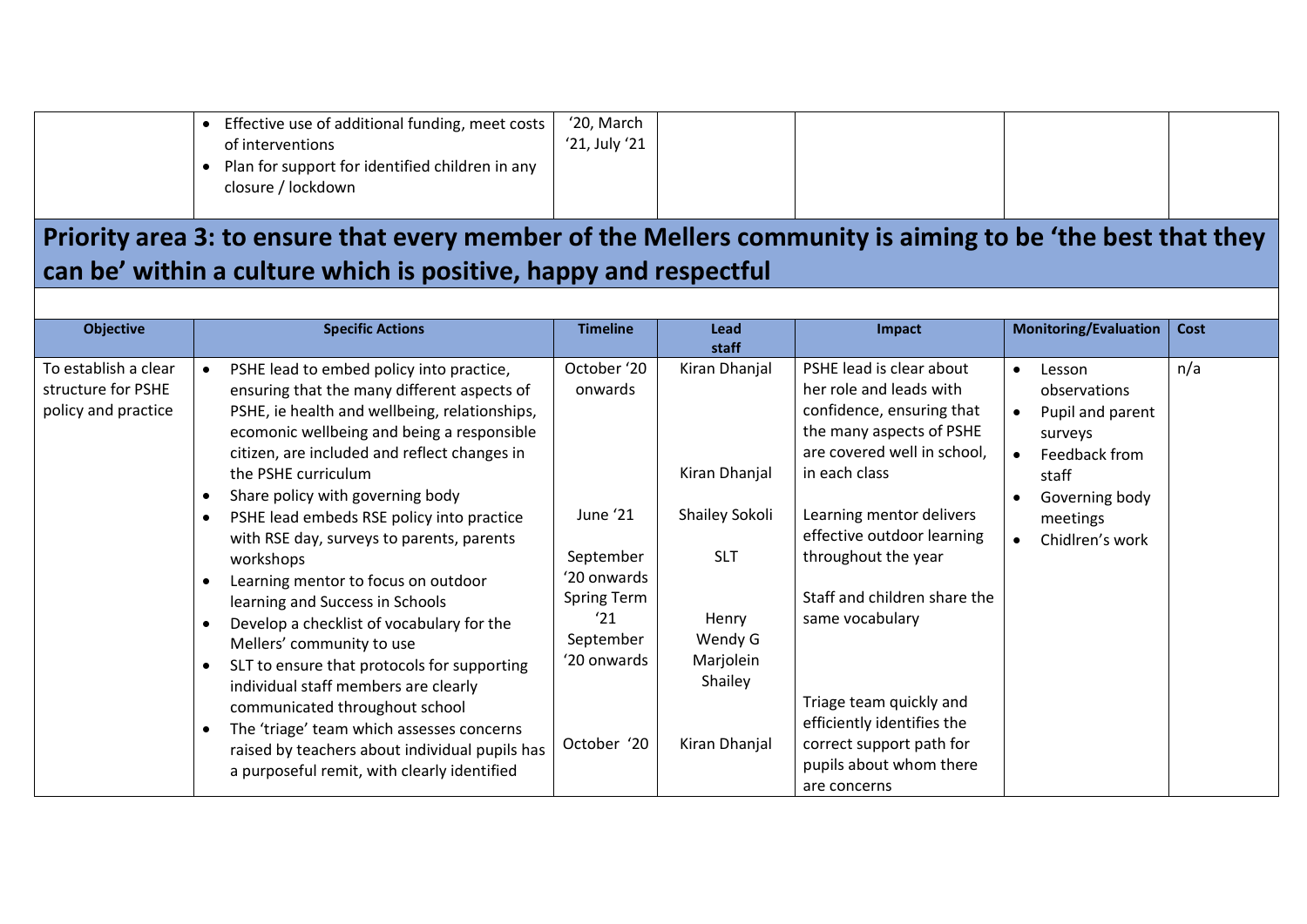|                                                                                                               | $\bullet$<br>$\bullet$                           | roles for support and a system that all staff<br>know and understand<br>PSHE lead to be the main contact for PSHE<br>curriculum development, and to lead the<br>staff wellbeing team<br>Develop practical ways of recording lessons                                                                   | September<br>'20 onwards<br>January '21<br>April '21            | Kiran Dhanjal<br>Kiran Dhanjal | PSHE curriculum is robust<br>Staff understand the five                                                                                 |                                                                                                     |  |
|---------------------------------------------------------------------------------------------------------------|--------------------------------------------------|-------------------------------------------------------------------------------------------------------------------------------------------------------------------------------------------------------------------------------------------------------------------------------------------------------|-----------------------------------------------------------------|--------------------------------|----------------------------------------------------------------------------------------------------------------------------------------|-----------------------------------------------------------------------------------------------------|--|
|                                                                                                               | $\bullet$<br>$\bullet$                           | across school<br>Share with staff, 'The five steps to well-being'<br>to incorporate into the curriculum and<br>highlight these areas on the MTP<br>Monitor PSHE and especially the use of Circle<br>Time and First Aid for Feelings                                                                   | February<br>'21                                                 |                                | steps to well-beingg<br>Circle Time and First Aid for<br>feelings effectively support<br>children's emotional health<br>and well being |                                                                                                     |  |
| To ensure that<br>Mellers has a<br>culture in which<br>resilience,<br>independence and<br>confidence flourish | $\bullet$<br>$\bullet$<br>$\bullet$<br>$\bullet$ | Paula Nagel P2Be training<br>Staff survey<br>Tamba Roy focusing on managing anxiety,<br>limiting beliefs etc<br>Follow up survey                                                                                                                                                                      | <b>Nov 20</b><br><b>Dec 20</b><br>Feb 21<br>April 21<br>June 21 | Amanda<br>Marjolein            | School culture of emotion<br>coaching established                                                                                      | • Feedback from<br>pupils, parents,<br>staff                                                        |  |
| To support families<br>through the<br>challenges<br>presented by COVID                                        | $\bullet$<br>$\bullet$<br>$\bullet$              | Parent and pupil survey to assess the impact<br>of covid both in the community and<br>individually<br>Ensure all communication is clear and concise<br>Offer counselling to parents<br>Place2Be sessions offered to pupils in need                                                                    | Sept 20                                                         | Marjolein                      | Pupils and families'<br>emotional needs are met                                                                                        | Governing body<br>$\bullet$<br>meetings<br>Survey results<br>Feedback from<br>pupils and<br>parents |  |
| To establish a wider<br>range of after<br>school clubs                                                        | $\bullet$                                        | Half term sports club at Mellers<br>• Increase the number of clubs offered at<br>Mellers: dance, art, boxing, coding, football,<br>basketball, multisports, athletics etc by<br>encouraging more staff to deliver clubs<br>Ensure key disadvantaged pupils are<br>participating in after school clubs | Oct, Feb,<br>May                                                | Nathan W<br>Joe N              | More pupils, and<br>disadvantaged pupils, are<br>taking up opportunities for<br>after school clubs                                     | • Reports from club<br>leaders<br>• Monitor<br>participation<br>• Governors'<br>reports             |  |